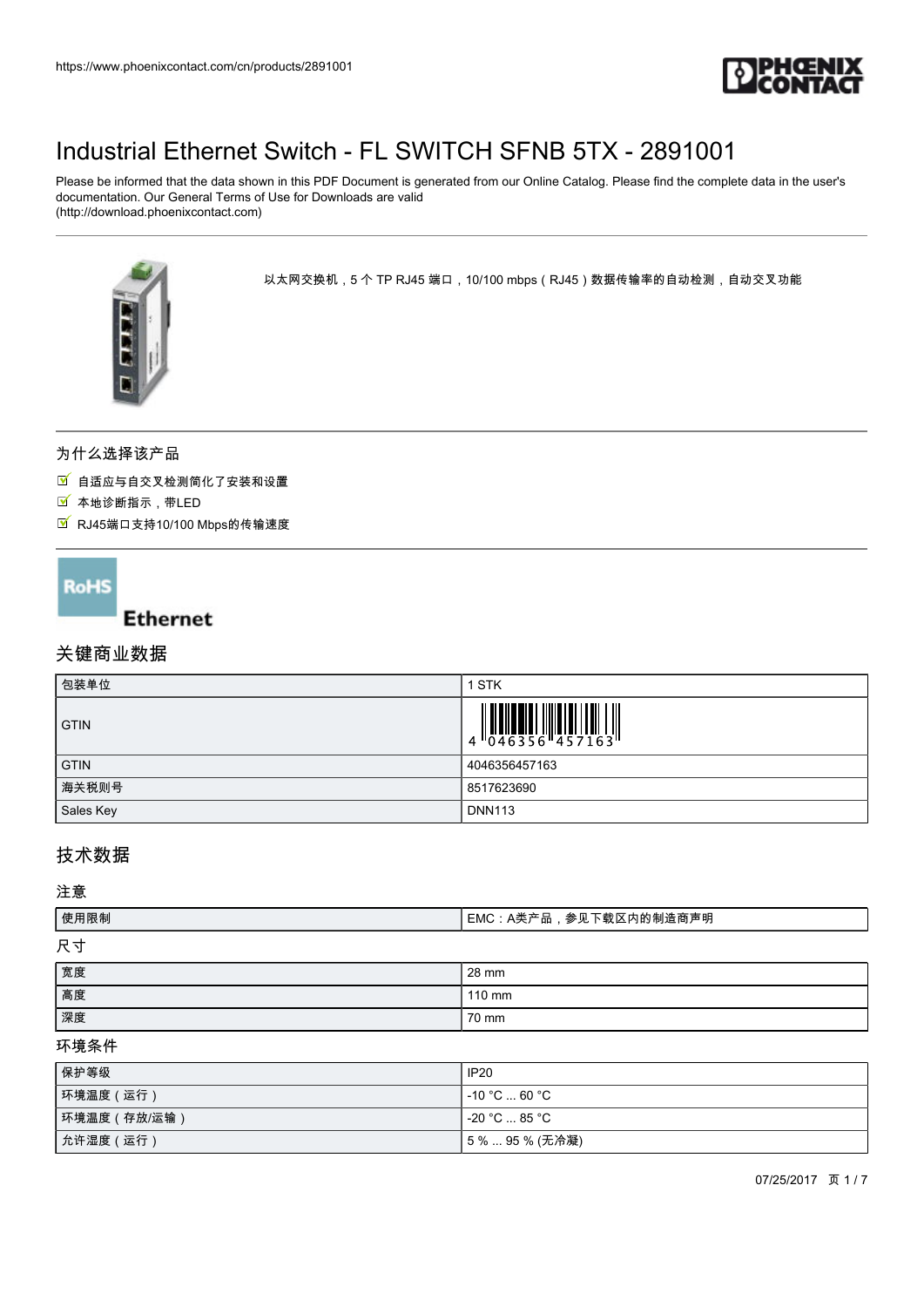

# 技术数据

#### 环境条件

| ┃允许湿度(存放/运输) | 【5%…95% (无冷凝)                 |
|--------------|-------------------------------|
| 空气压力 (运行)    | 86 kPa  108 kPa (最高可达海拔1500米) |
| ┃空气压力(存放/运输) | 66 kPa  108 kPa (最高可达海拔3500米) |

#### 接口

| 接口1         | 以太网(RJ45)     |
|-------------|---------------|
| 端口数         | 5 (RJ45端口)    |
| 连接方式        | <b>RJ45</b>   |
| 连接方法方面的注意事项 | 自适应和自交叉       |
| 传输原理        | 以太网RJ45双绞线    |
| 传输速度        | 10/100 MBit/s |

#### 功能

| 基本功能     | !非管理型交换机/自适应,遵循IEEE802.3,存储和转发交换模式 |
|----------|------------------------------------|
| 诊断和状态指示灯 | LED: U <sub>s</sub> ,每个端口的连接和活动    |

### 网络扩展参数

| 级联深度          | .线型和星型结构: 任意<br>网络、 |
|---------------|---------------------|
| ┃最大导线长度(双绞线 ) | 100 <sub>m</sub>    |

#### 电源电压

| 电源电压   | 24 V DC                           |
|--------|-----------------------------------|
| 残波     | ┃3.6 V <sub>PP</sub> (在允许的电压范围内)  |
| 电源电压范围 | 12 V DC  48 V DC                  |
| 典型电流耗量 | 185 mA (U <sub>S</sub> = 24 V DC) |
| 最大电流耗量 | 345 mA (用于12 V DC)                |

#### 概述

| 安装类型 | DIN导轨   |
|------|---------|
| 类型AX | 端子化设计   |
| 净重   | 266.4 g |
| 外壳材料 | 铝       |

#### 标准和规范

| 电磁兼容性    | 符合EMC 条例2004/108/EC  |
|----------|----------------------|
| 根据标准进行开发 | IEC 61000-6.2        |
| 测试标准     | IEC 61000-4-2 (ESD)  |
| 测试结果     | 标准B                  |
| 测试标准     | IEC61000-4-3 (抗辐射干扰) |
| 测试结果     | 标准A                  |
| 测试标准     | IEC61000-4-4 (脉冲)    |
| 测试结果     | 标准B                  |
| 测试标准     | IEC61000-4-5 (过电压)   |
| 测试结果     | 标准B                  |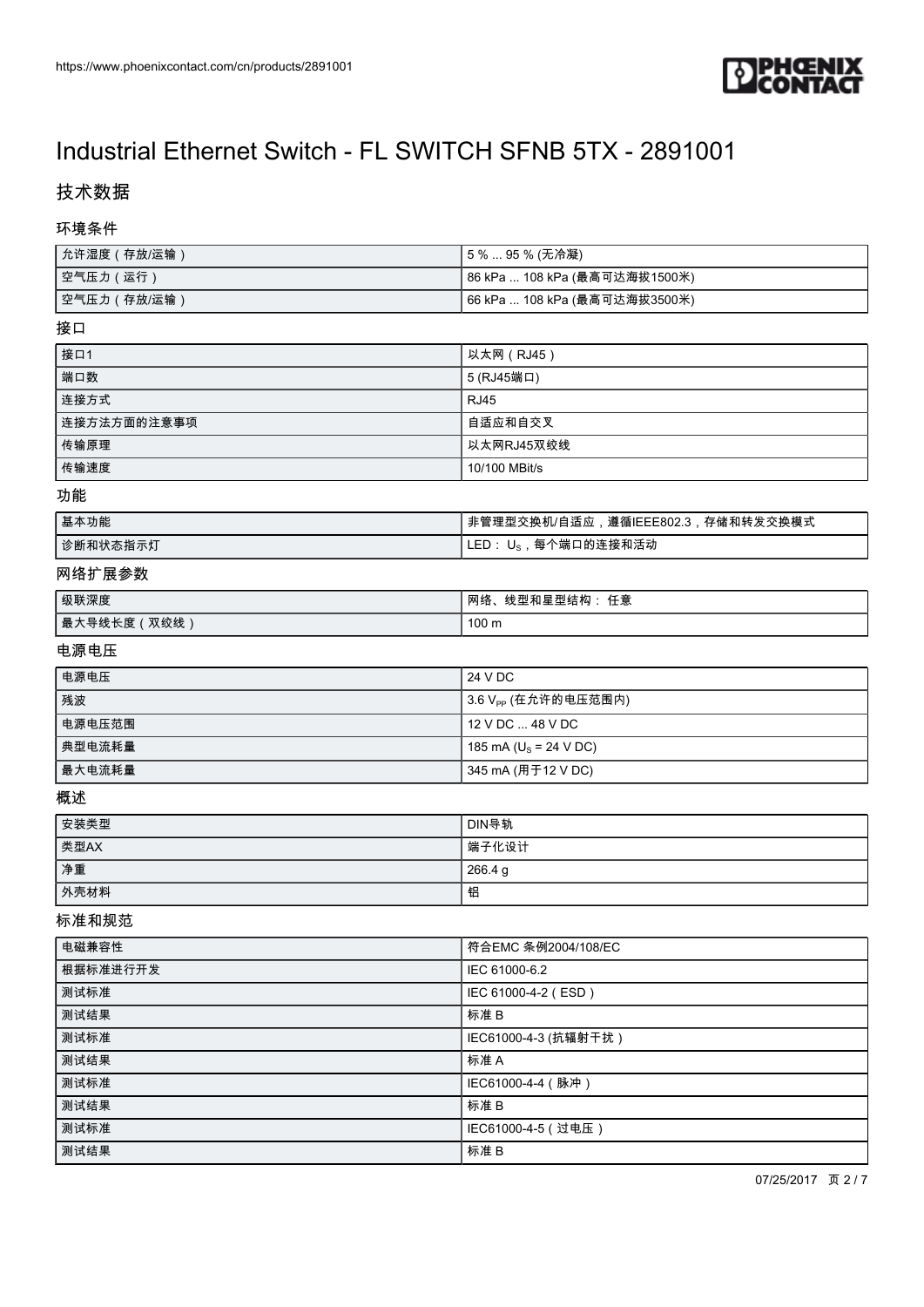

# 技术数据

### 标准和规范

| 测试标准         | IEC 61000-4-6 (传导干扰抗扰度)            |
|--------------|------------------------------------|
| 测试结果         | 标准 A                               |
| 测试标准         | IEC 61000-4-8 (磁场抗扰度)              |
| 测试结果         | 标准 A                               |
| 测试标准         | EN 55022(发射干扰)                     |
| 测试结果         | 标准 A                               |
| 发射干扰         | EN 61000-6-4                       |
| 抗干扰          | EN 61000-6-2                       |
| UL, 美国 / 加拿大 | Class I, Div. 2, Groups A, B, C, D |

### Environmental Product Compliance

| China RoHS | 环保使用期限 = 50                     |
|------------|---------------------------------|
|            | 更多有害物质的详情<br>,请参考"下载区"内的"制造商声明" |

## 分类

### eCl@ss

| eCl@ss 4.0 | 27250501 |
|------------|----------|
| eCl@ss 4.1 | 27250501 |
| eCl@ss 5.0 | 19030117 |
| eCl@ss 5.1 | 19030117 |
| eCl@ss 6.0 | 19170106 |
| eCl@ss 7.0 | 19170106 |
| eCl@ss 8.0 | 19170106 |
| eCl@ss 9.0 | 19170106 |

### ETIM

| <b>ETIM 2.0</b> | EC000734 |
|-----------------|----------|
| <b>ETIM 3.0</b> | EC000734 |
| <b>ETIM 4.0</b> | EC000734 |
| <b>ETIM 5.0</b> | EC000734 |
| <b>ETIM 6.0</b> | EC000734 |

### UNSPSC

| UNSPSC 6.01          | 43172901 |
|----------------------|----------|
| <b>UNSPSC 7.0901</b> | 43201404 |
| UNSPSC 11            | 43172015 |
| UNSPSC 12.01         | 43201410 |
| l UNSPSC 13.2        | 43222612 |

# 认证

认证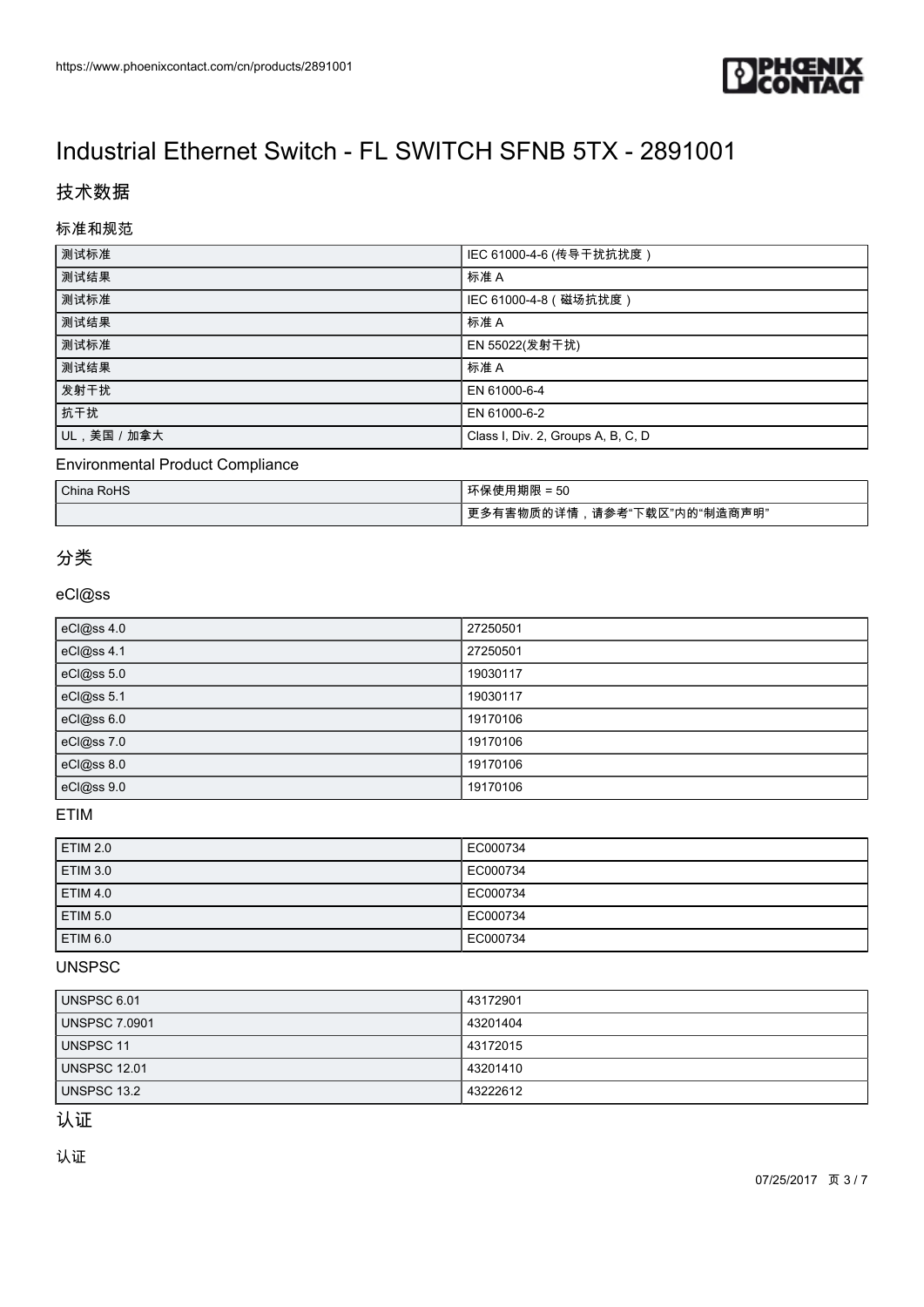

# 认证

#### 认证

UL Listed / cUL Listed / EAC / EAC / KC / cULus Listed

#### 防爆认证

UL Listed / cUL Listed / UL认证 / cUL认证 / cULus Listed

### 认证详情

| <b>UL Listed</b> | $(\mathsf{u_L})$<br>LISTED | http://database.ul.com/cgi-bin/XYV/template/LISEXT/1FRAME/index.htm | FILE E 140324                   |
|------------------|----------------------------|---------------------------------------------------------------------|---------------------------------|
|                  |                            |                                                                     |                                 |
| cUL Listed       | <u>(U)</u><br>LISTED       | http://database.ul.com/cgi-bin/XYV/template/LISEXT/1FRAME/index.htm | FILE E 140324                   |
|                  |                            |                                                                     |                                 |
| EAC              | EAC                        |                                                                     | EAC-Zulassung                   |
|                  |                            |                                                                     |                                 |
| EAC              | FAT                        |                                                                     | <b>RU *-</b><br>DE.A*30.B.01735 |
|                  |                            |                                                                     |                                 |
| KC               | 図                          | http://eng.kcc.go.kr/user/ehpMain.do                                | KCC-REI-<br>PCK-FL289100        |
|                  |                            |                                                                     |                                 |
| cULus Listed     |                            |                                                                     |                                 |

### 附件

附件

保护盖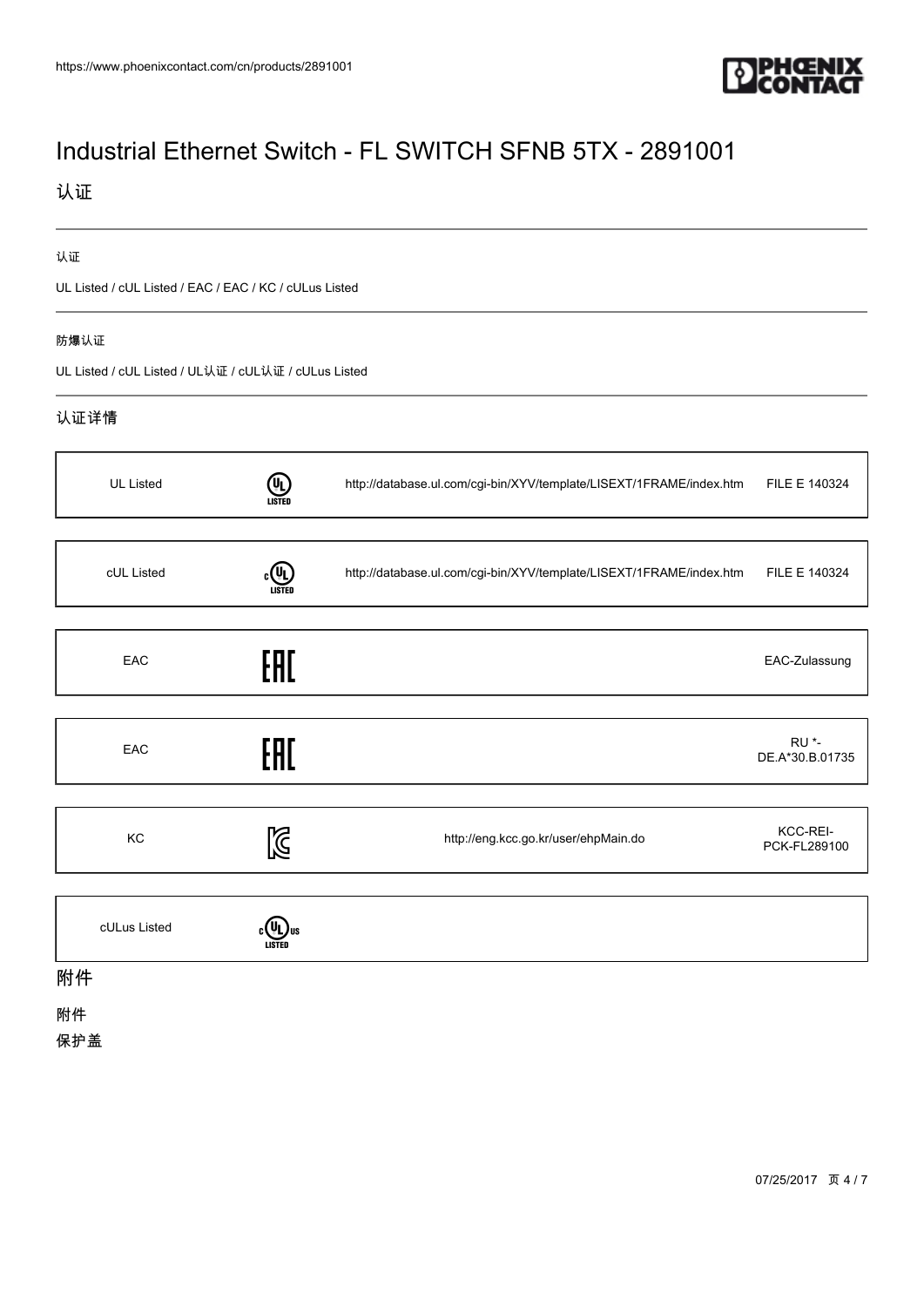

附件

[防尘 - FL RJ45 PROTECT CAP - 2832991](https://www.phoenixcontact.com/cn/products/2832991)



RJ45 孔式连接器的防尘盖

尾缆

[尾缆 - FL CAT5 PATCH 0,3 - 2832250](https://www.phoenixcontact.com/cn/products/2832250)



电缆,CAT5,已装配,0.3m

[尾缆 - FL CAT5 PATCH 0,5 - 2832263](https://www.phoenixcontact.com/cn/products/2832263)



尾缆,CAT5,预装,0.5m

[尾缆 - FL CAT5 PATCH 1,0 - 2832276](https://www.phoenixcontact.com/cn/products/2832276)



尾缆,CAT5,预装,1 m

[尾缆 - FL CAT5 PATCH 1,5 - 2832221](https://www.phoenixcontact.com/cn/products/2832221)



尾缆,CAT5,预装,1.5m

07/25/2017 页 5 / 7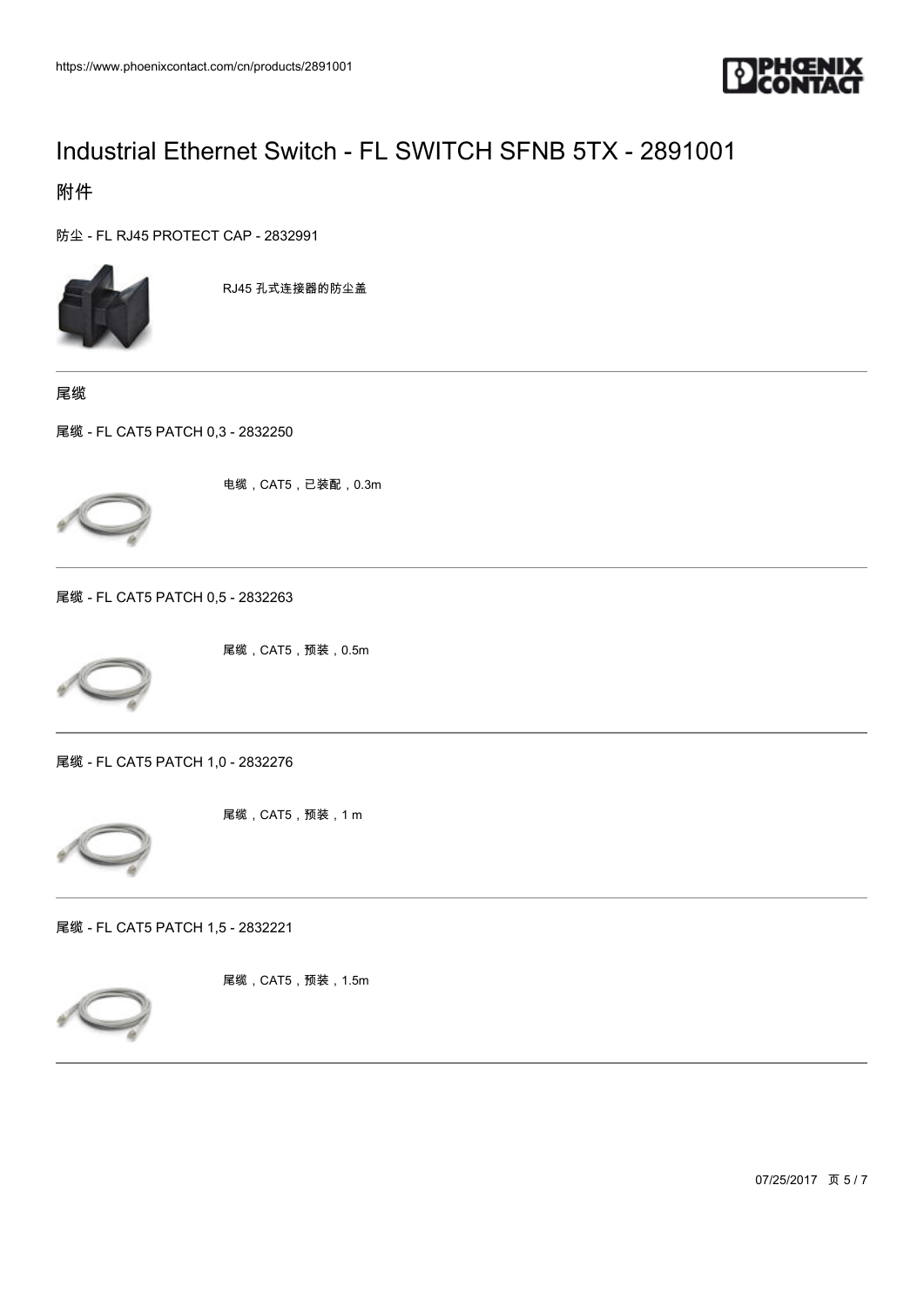

附件

[尾缆 - FL CAT5 PATCH 2,0 - 2832289](https://www.phoenixcontact.com/cn/products/2832289)



尾缆,CAT5,预装,2 m





尾缆,CAT5,预装,3 m

[尾缆 - FL CAT5 PATCH 5,0 - 2832580](https://www.phoenixcontact.com/cn/products/2832580)



尾缆,CAT5,预制,5 m

[尾缆 - FL CAT5 PATCH 7,5 - 2832616](https://www.phoenixcontact.com/cn/products/2832616)



尾缆,CAT5,预装,7.5 m

[尾缆 - FL CAT5 PATCH 10,0 - 2832629](https://www.phoenixcontact.com/cn/products/2832629)



尾缆,CAT5,预制,10 m

末端

07/25/2017 页 6 / 7